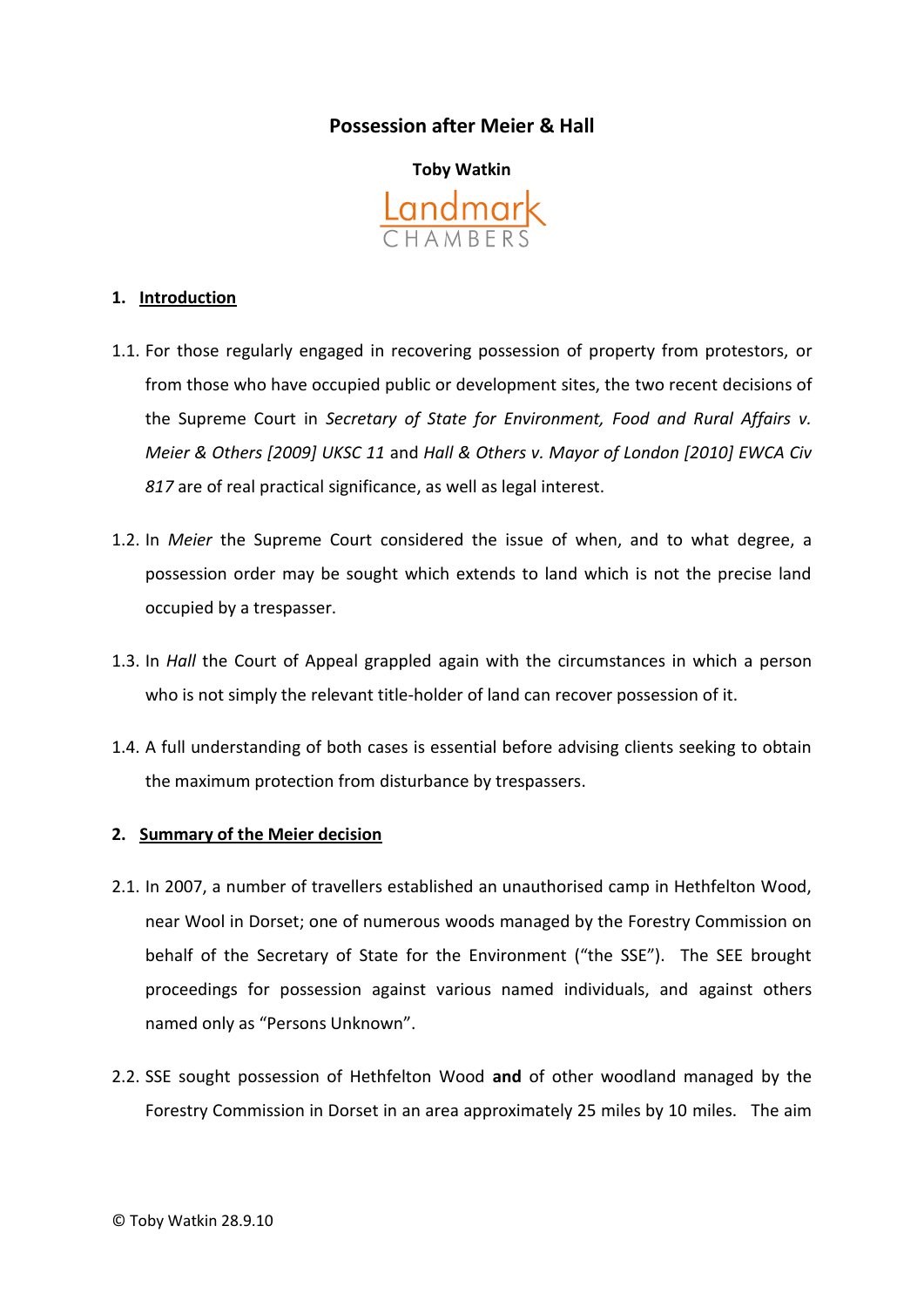was to prevent the travellers from simply moving to another area of woodland in the immediate vicinity.

2.3. The SEE also sought injunctions against the same parties restraining them from reentering Hethfelton Wood, or entering the other woods.

#### *First Instance*

2.4. At first instance Mr Recorder Norman granted a possession order in respect of Hethfelton Wood, but declined to make possession orders in respect of other woods, or to grant the injunctions. The Recorder accepted that he had jurisdiction to make the possession order over wider land, and that the SSE had established a *"real danger"* that the trespassers would decamp to other land. However, he held that he had a discretion whether extend the order to other land and/or to grant an injunction. He refused to do either because the SSE had not taken into account the relevant governmental guidance (in particular the requirement to consider the likelihood that such action would lead to regular and rapid evictions), because an injunction was disproportionate act, and because the criminalisation of travellers was undesirable.

## *Court of Appeal*

- 2.5. The Court of Appeal allowed the SSE's appeal (*[2004] EWCA Civ 200*), holding that:
	- 2.5.1. (following the earlier decision in *Drury v. Secretary of State for the Environment,*  Food and Rurual Affairs [2004] EWCA Civ 2000) an order for possession of land made against trespassers could, in appropriate cases, extend to land not forming part of, or contiguous with, or even near to, the land actually occupied;
	- 2.5.2. where a real danger that such sites would be occupied was shown, the court should only exercise the discretion to refuse a possession order over the land at risk in 'exceptional circumstances';
	- 2.5.3. whilst 'exceptional circumstances' could include a failure to perform a public law obligation – such as the SSE's obligation to consider the acceptability of the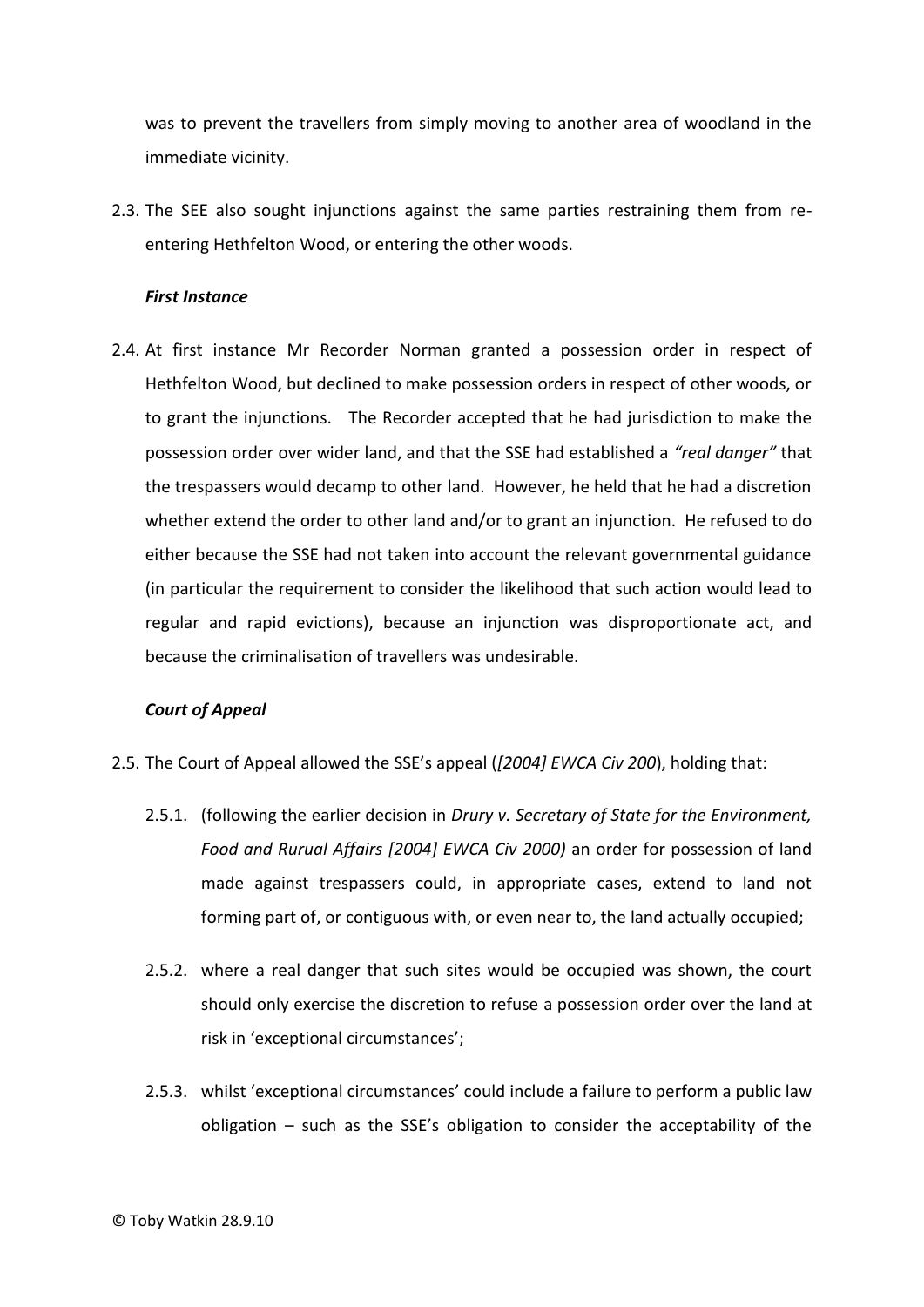particular encampment, once it had occurred – such considerations applied only to the particular site, and not any other possible sites, and should be considered at the date of enforcement, rather than in granting possession.

2.5.4. that (Wilson LJ dissenting) the injunctive relief was a complementary remedy to that of the possession orders and should be granted to prevent a threatened invasion unless some sufficiently weighty factor was present to displace that general rule.

#### *The Supreme Court*

- 2.6. The central question on the appeal to the Supreme Court was whether the court had the power to grant a possession order in respect of land of which the trespassers were not in occupation at the time, although the Court also considered the appropriateness of the injunctive relief sought.
- 2.7. In summary, the Supreme Court held that a possession claim against trespassers involved the party entitled to possession seeking 'recovery' of the land. There was therefore no legitimate basis for making a possession order in respect of land that was not occupied by the travellers, which could not sensibly be described as 'recovery'. It could not be said that the travellers 'occupied' or 'possessed' land many miles from that which they actually were physically occupying, and of which the landowner in fact continued to enjoy uninterrupted possession.
- 2.8. Although the Supreme Court accepted the principle that an order for possession could be made in respect of the whole of land of which the trespasser occupied only a part (for example, the whole of a building of which the trespassers occupied only a floor) that reasoning could not legitimately be extended to apply to land that was wholly distinct from, or miles distant from, the occupied land.
- 2.9. As to the issue of an injunction, the Supreme Court held that this would always turn on the facts. Where a trespass was threatened (and particularly where it was being committed, or had been committed in the past) an injunction to restrain the threatened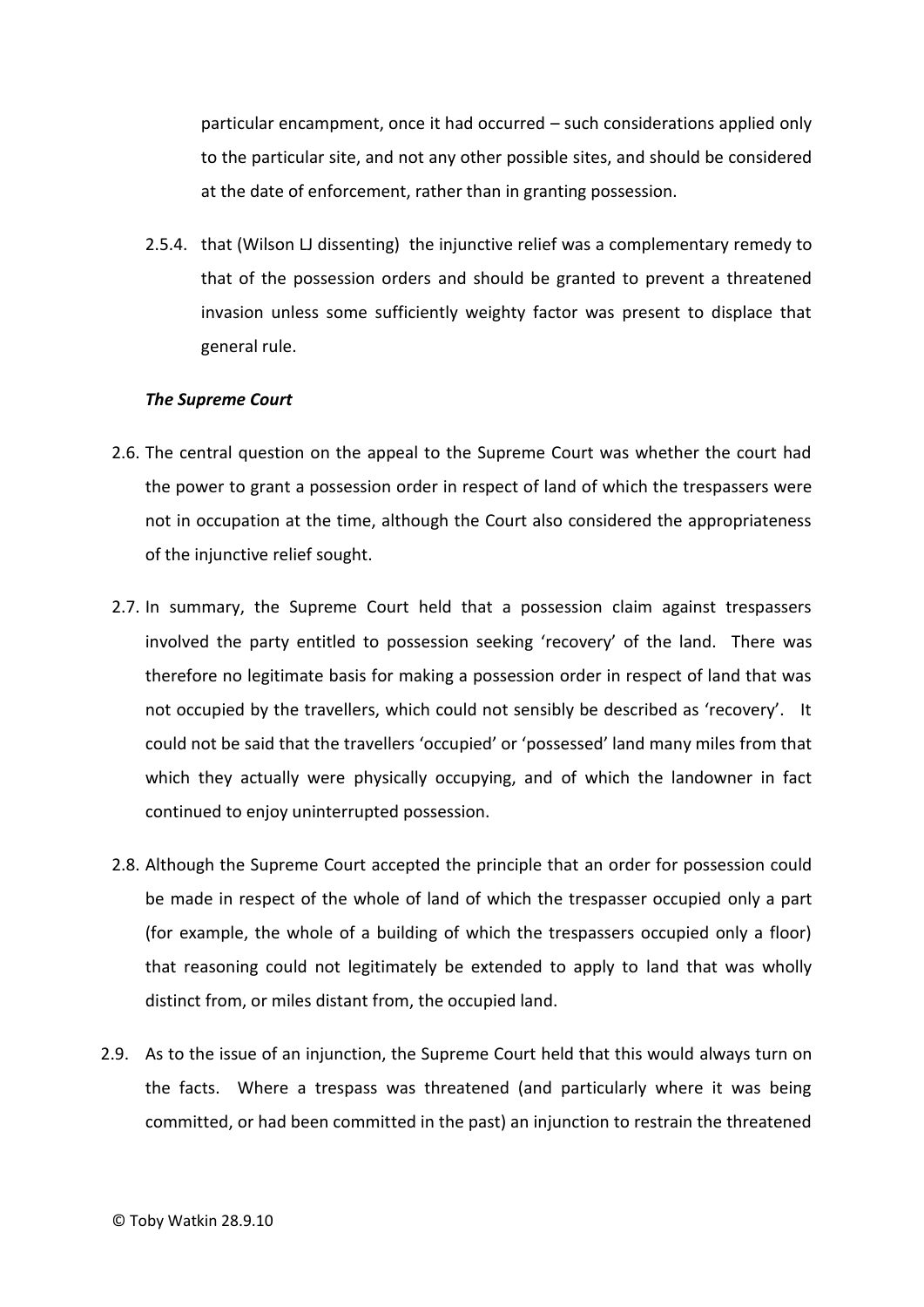trespass would be appropriate unless there were good reasons to the contrary. Although the court should not make orders that it did not intend, or would be unable, to enforce, even in cases where there was little prospect of enforcing the injunction (for example, because the persons likely to be in breach had no assets and were women and children who the court might be unlikely to imprison) it might still be appropriate to grant the injunction if the same would have real deterrent effect.

2.10. Accordingly, the Supreme Court allowed the appeal in respect of the wider possession orders, but did not interfere with the injunctions as granted by the Court of Appeal.

## **3. When can possession orders now be sought beyond the precise land occupied?**

- 3.1. In *University of Essex v. Djemal [1980] 1 WLR 1301* the defendant students, who had previously taken over, and had been removed from, certain administrative offices of the University of Essex, had been occupying other parts of the university building known as "Level 6". The Court of Appeal made an order for possession extending to the whole property of the University – in effect the campus.
- 3.2. The Supreme Court appears to have accepted that it would still be appropriate, upon such facts, to order possession of the entire campus. However, Lord Neuberger expressed concern about granting possession orders where third parties (or the landowner itself) was in occupation of part of the property:

*"67...... I have no difficulty with the fact that the possession order made at first instance in this case extended to the whole of Hethfelton [Wood], even through the defendants occupied only a part of it.* 

*68. The position is more problematical where a defendant trespasses on part of land, the rest of which is physically occupied by a third party, or even by the landowner.*...*"*

3.3. Lord Neuberger considered *Djemal* to be a *"thoroughly practical"* decision and that this was *"not the occasion formally to consider the correctness of the decision in Djemal... which was not put in issue by either of the parties"*.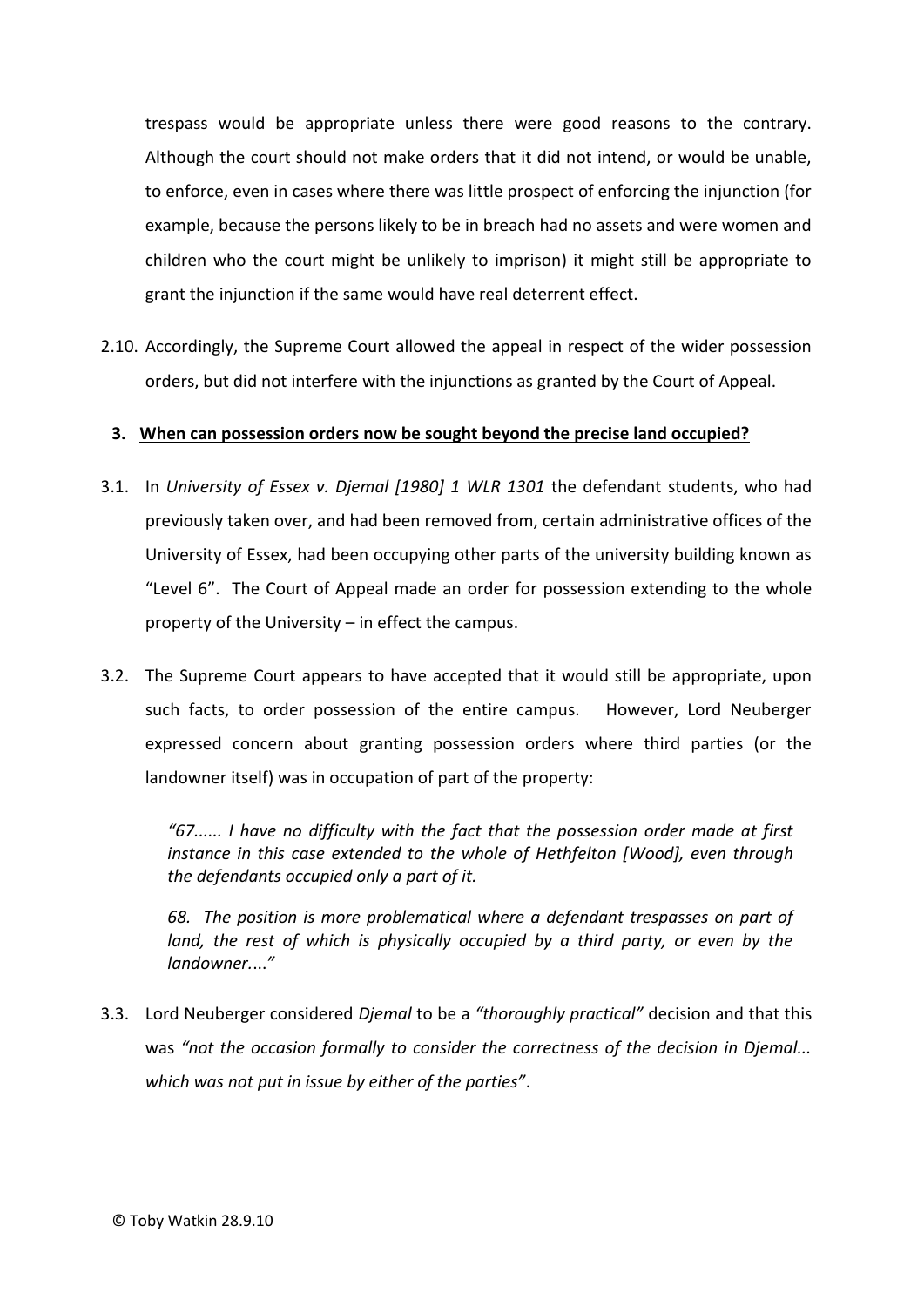3.4. Lord Rodger expressly accepted the justification for the decision given by the Court of Appeal:

*"10.... The Court of Appeal made an order for possession extending to the whole property of the university – in effect the whole campus. This was justified because the university's right to possession of its campus was indivisible:* "If it is violated by adverse occupation of any part of the premises, that violation affects the right of possession of the whole of the premises""

3.5. Baroness Hale also concluded that *Djemal* was correctly decided. As Baroness Hale stated:

*"31 If we accept that the remedy [of a possession order] should be available to a person whose possession or occupation has been interfered with by the trespassers, as well as to a person who has been totally dispossessed, a case like Djemal becomes completely understandable, as does the order for possession of the whole of Hethfelton Wood in this case. Nor need we be troubled by the form of the order, that the claimant "recover" the land. His occupation of the whole has been interfered with and he may recover his full control of the whole from those who are interfering with it."* 

- 3.6. Lord Collins also accepted that *Djemal* was correctly decided, adopting the reasoning of both Baroness Hale and Lord Rodger (para 97).
- 3.7. Lord Walker, with his usual grace, agreed with everyone (para 20).
- 3.8. Since *Meier,* a 'university campus' case has again come before the courts in *University of Sussex v. Protesters (3.3.10).* Having considered the effect of *Meier* Vos, J granted a possession order over the entire campus, commenting:

*"9...it is appropriate, particularly in the circumstances that I have described, where a moving body of protestors is drifting between University buildings, that a possession order should be made not only in respect of the buildings that have been occupied up to now, but in respect of buildings over the entirety of the campus.* 

3.9. Accordingly, whilst issues of 'fact and degree' will arise, where possession is sought over an area of land that can sensibly be thought of as one unit, and which is owned by a single landowner, possession can be sought over all of it.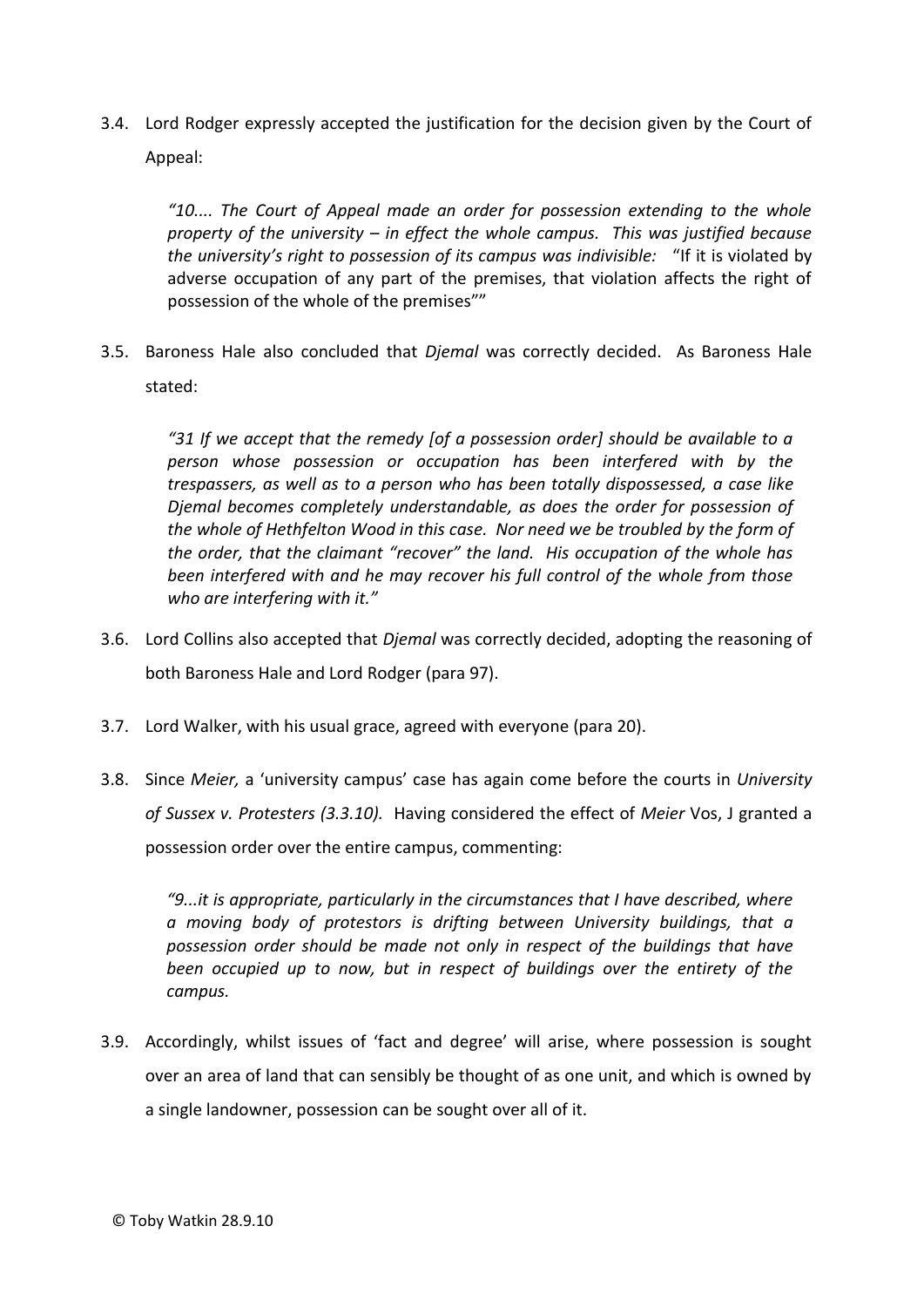3.10. A particular problem area which, however, remains is the issue of areas of land which are one geographical unit, but which are in the ownership of more than one party, so that (for example) a business park may sensibly be considered a single unit but may have a number of different landowners. It seems likely that the reasoning of *Djemal*  would not extend this far. However, the decision of *Hall v. The Mayor of London*, and the earlier decision of *Manchester Airport PLC v. Dutton* may provide a possible means of dealing with this further difficulty.

# **4. Summary of the** *Hall* **decision**

4.1. On 1 May 2010 four separate groups (intended to represent the Four Horsemen of the Apocalypse) marched to Parliament Square, in London, and set up a camp upon the grassed central area, which they called the "Democracy Village". Parliament Square was described by the judge at first instance, Griffith Williams, J thus:

*"It is a highly important open space and garden at the heart of London and our Parliamentary democracy; it is an area of significant historic and symbolic value worldwide.... [it] is part of the Westminster Abbey and Parliament Square conservation area and a UNESCO Designated World Heritage Site... it is classified as Grade II on English Heritage's Register of parks and gardens with special historical interest. It provides world renowned views of both the Palace of Westminster and Westminster abbey:* 

- 4.2. Already on a pavement on the eastern side of the square (a part of the highway controlled by Westminster City Council) were Brian Haw and Barbara Tucker, who have been protesting there since 2001<sup>1</sup>. Mr Haw had also, at some point, erected a tent on the grassed area itself.
- 4.3. The Mayor of London (on behalf of the Greater London Authority) brought proceedings for possession of the garden within the square, but not the road<sup>2</sup>, and injunctive relief.

 1 Despite a failed attempt by the last administration to remove them by primary legislation.

<sup>&</sup>lt;sup>2</sup> Which was owned by Westminster City Council.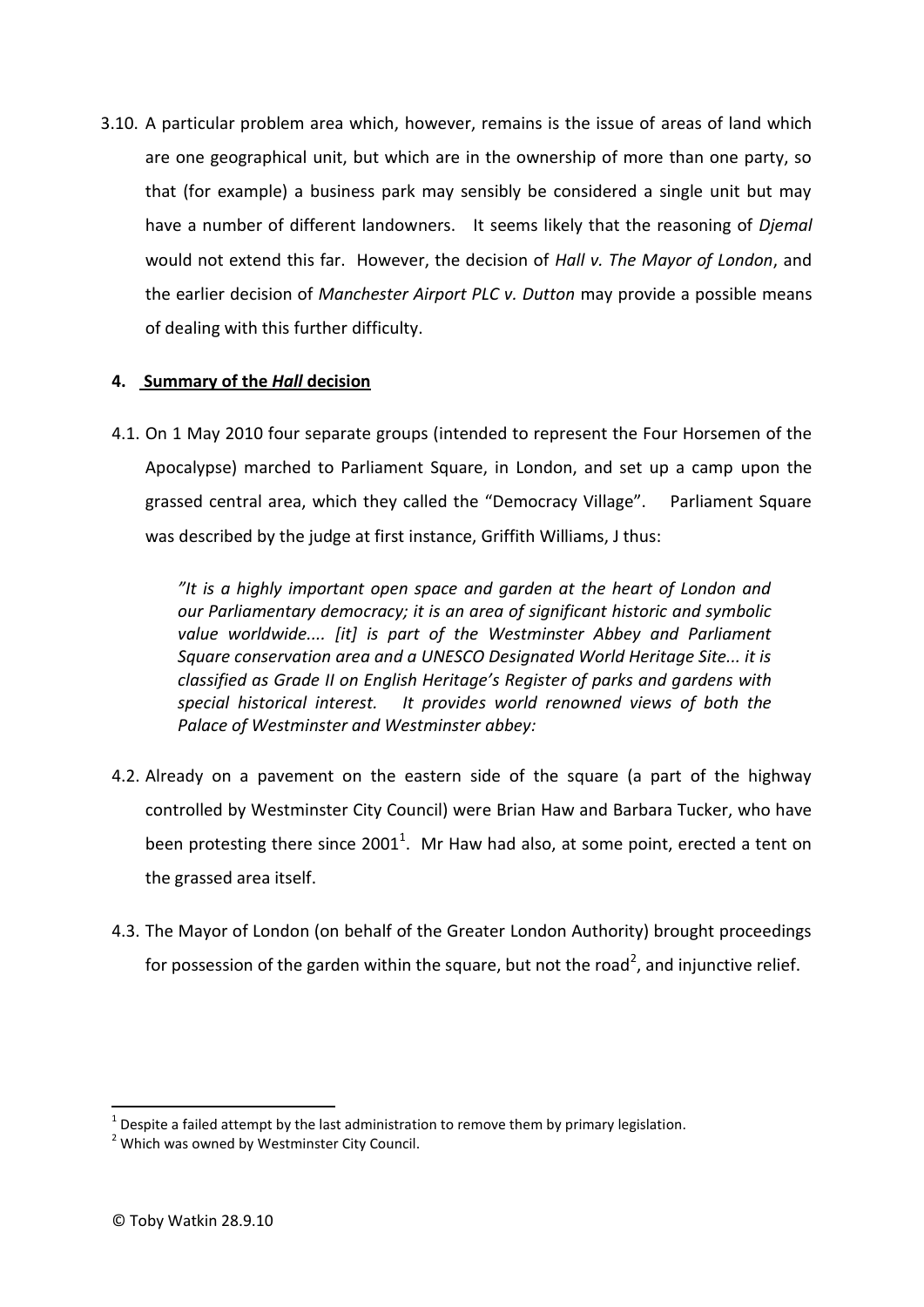# *First instance*

4.4. After hearing argument and evidence, Griffith Williams, J made an order for possession and granted injunction against the great majority of defendants, although not all of them.

# *Court of Appeal*

- 4.5. The appeal raised many issues, including whether the original hearing had infringed the demonstrators' right to a fair trial (Article 6), and whether the byelaws governing the square and the orders for possession and injunction infringed the demonstrators' rights to freedom of expression (Article 10) and to peaceful assembly (Article 11) to a disproportionate extent.
- 4.6. However, of more general importance were the comments of Lord Neuberger (with whom Arden LJ and Stanley Burnton LJ agreed) on the issue of who can bring possession proceedings, and on the principle of when possession orders can be sought against properties only part of which are in the possession of trespassers.

# *(a) Who can sue for possession?*

- 4.7. By statute<sup>3</sup>, the legal title to Parliament Square vests in the Queen *"as part of the hereditary possessions and revenues of Her Majesty"*. However, by the same provisions the *"care, control, management and regulation of"* the Garden forming part of Parliament Square were functions of the Authority, which is under a duty to take care of it. The Authority has power to make (and has made) Byelaws in relation to it, one of which makes it an offence to fail to comply with a direction given by an authorised person to leave the Square.
- 4.8. The defendants argued that the only person with title to sue for possession was the Queen, in her personal capacity. Accordingly, the Mayor (on behalf of the Authority) had no right to claim possession of the square.

**.** 

<sup>&</sup>lt;sup>3</sup> Greater London Authority Act 1999, s. 384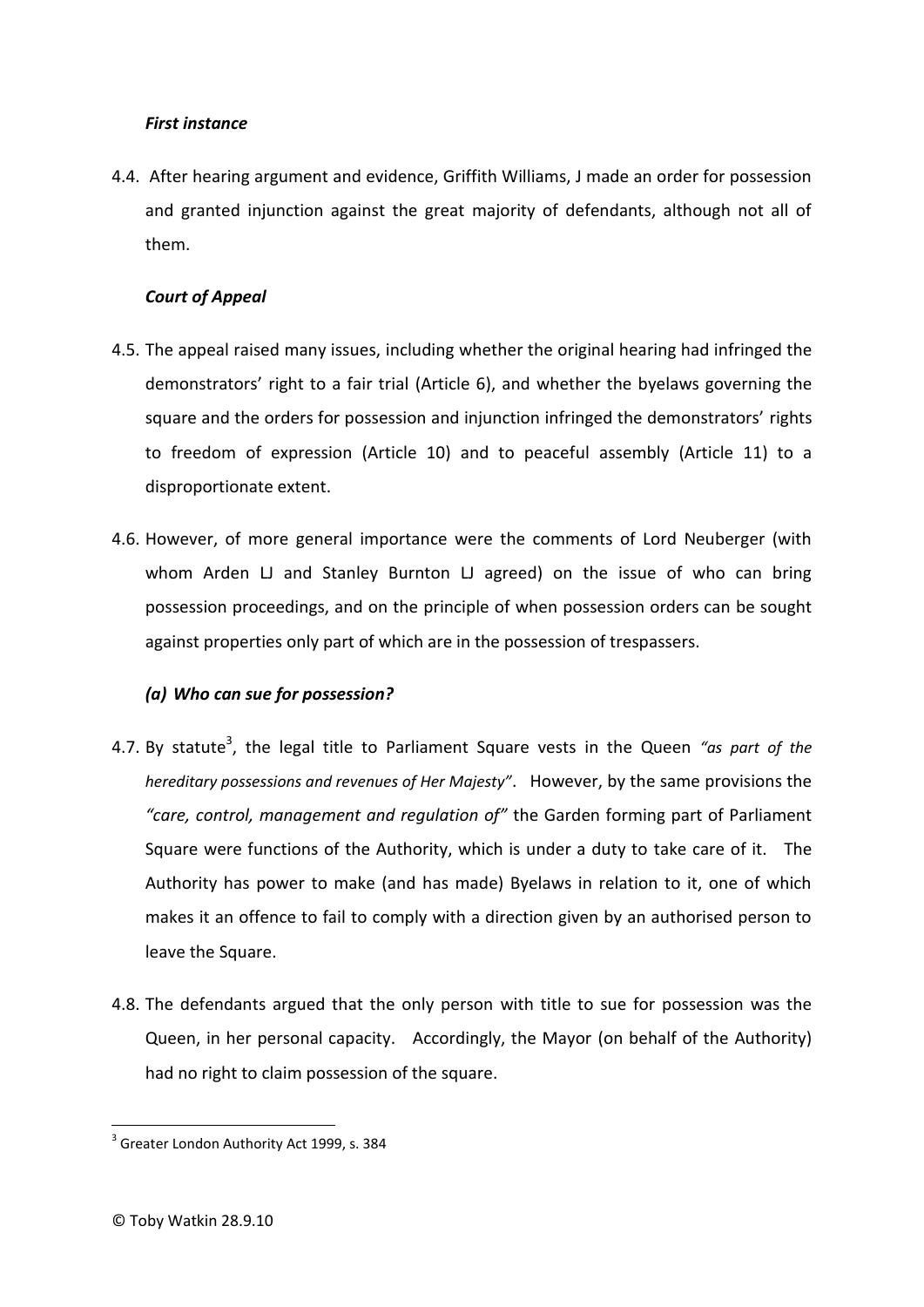4.9. The Mayor argued:

- (a) That the Authority was in possession before being ousted by the Democracy Village, and so had a right to possession against the whole world, other than the holder of the legal title;
- (b) That, in any event, on the basis of the decision in *Manchester Airport PLC v. Dutton [2000] 1 QB 133*, because of the extent of the Authority's powers of control over the square, it was entitled to sue for possession, even though it held no legal estate in the land and whether or not it was in possession of the land.
- 4.10. Lord Neuberger began by making some rather disturbing remarks about the possibility of a claim for possession by an ousted occupier being defeated by proof that someone else had better title than the Claimant. However, fortunately that element of his judgment was not the basis of his decision and need not concern us.
- 4.11. As to the second argument, it is necessary to remind ourselves of the basis of the decision in the *Dutton* case.

## *Manchester Airport PLC v. Dutton*

- 4.12. In the *Dutton* case the Court of Appeal upheld (by a majority<sup>4</sup>) a possession order granted by a district judge and upheld by Steel, J, against protesters who had occupied Arthur's Wood, Styal. The wood was owned by the National Trust. The Trust had granted Manchester Airport Plc "*a licence to enter and occupy*" the wood, for the purposes of reducing tree heights to leave a clear path to the new second runway.
- 4.13. Manchester Airport Plc was not the landowner, and had not been granted a legal interest in the land – they were clearly not tenants. The majority of the Court of Appeal held and that a mere licensee who had been granted a right to occupy had a sufficient interest to be entitled to seek possession, at least against a person whose occupation was obstructing that occupation. The majority concluded that a court had *"ample*

**.** 

<sup>&</sup>lt;sup>4</sup> Laws and Kennedy LLJ, Chadwick LJ dissenting,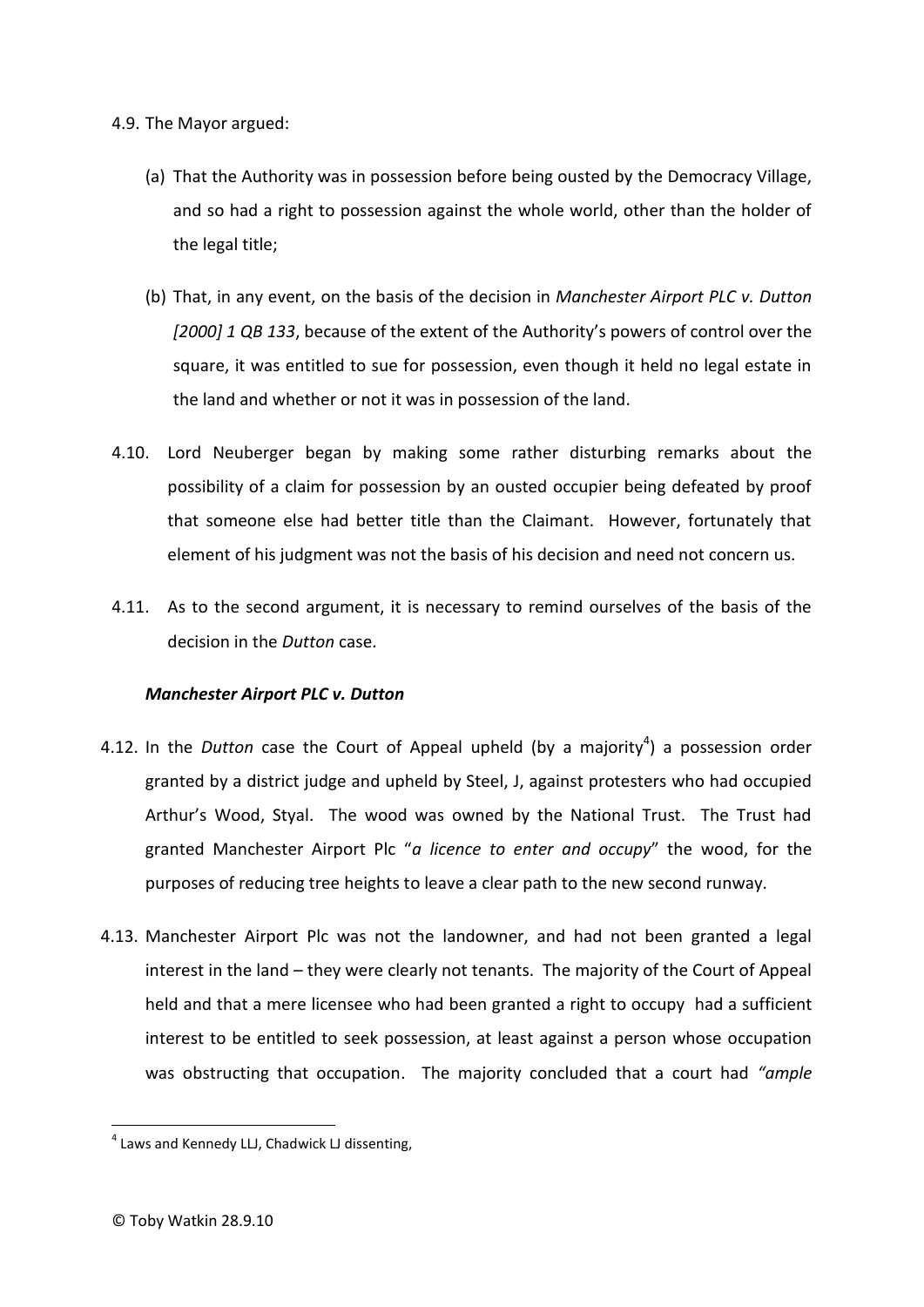*power to grant a remedy to a licensee which will protect, but not exceed, his legal rights by a licence"*. In the words of Laws LJ, possession may be granted:

*"...if that is a necessary remedy to vindicate and give effect to such rights of occupation as by contract with his licensor he enjoys."*

Kennedy LJ simply concluded that a person who is entitled to occupy land has a right of possession of land (!).

#### *Back to Hall*

- 4.14. So, on the basis of *Dutton*, the Authority argued in *Hall* that its powers of control and its duties in respect of the square were sufficiently extensive for it to be entitled to sue for possession, even though the landowner was the Queen.
- 4.15. The Defendants responded that *Dutton* was inconsistent with a long line of earlier authority to the effect that to seek an order for possession a party requires a *legal* estate in land entitling him to possession, and with the reasoning in *Meier*. Lord Neuberger found that there was *"obvious force"* in the Defendants' analysis of the law prior to *Dutton*, but avoided the need to consider whether *Dutton* was correctly decided by holding that the relevant statute granted the Mayor an *"implicit"* right to seek possession, given all powers of control and duties of management had been vested by the statute in the Authority. Since it was conceded that Parliament was capable of granting a statutory right to possession, that was enough.
- 4.16. Accordingly, *Dutton* seems still to remain the law, at least for now and below the Court of Appeal. However, given Lord Neuberger's comments in *Hall*, it may not be long before a case arises where *Dutton* is properly reconsidered.
- 4.17. Therefore, as matters stand, in order to determine whether a person who is not the relevant title-holder is able to seek a possession order, an analysis is required of the nature of the rights and duties of the proposed claimant over the land and the nature of the occupation of the trespasser and how it interferes with the rights/duties of the proposed claimant: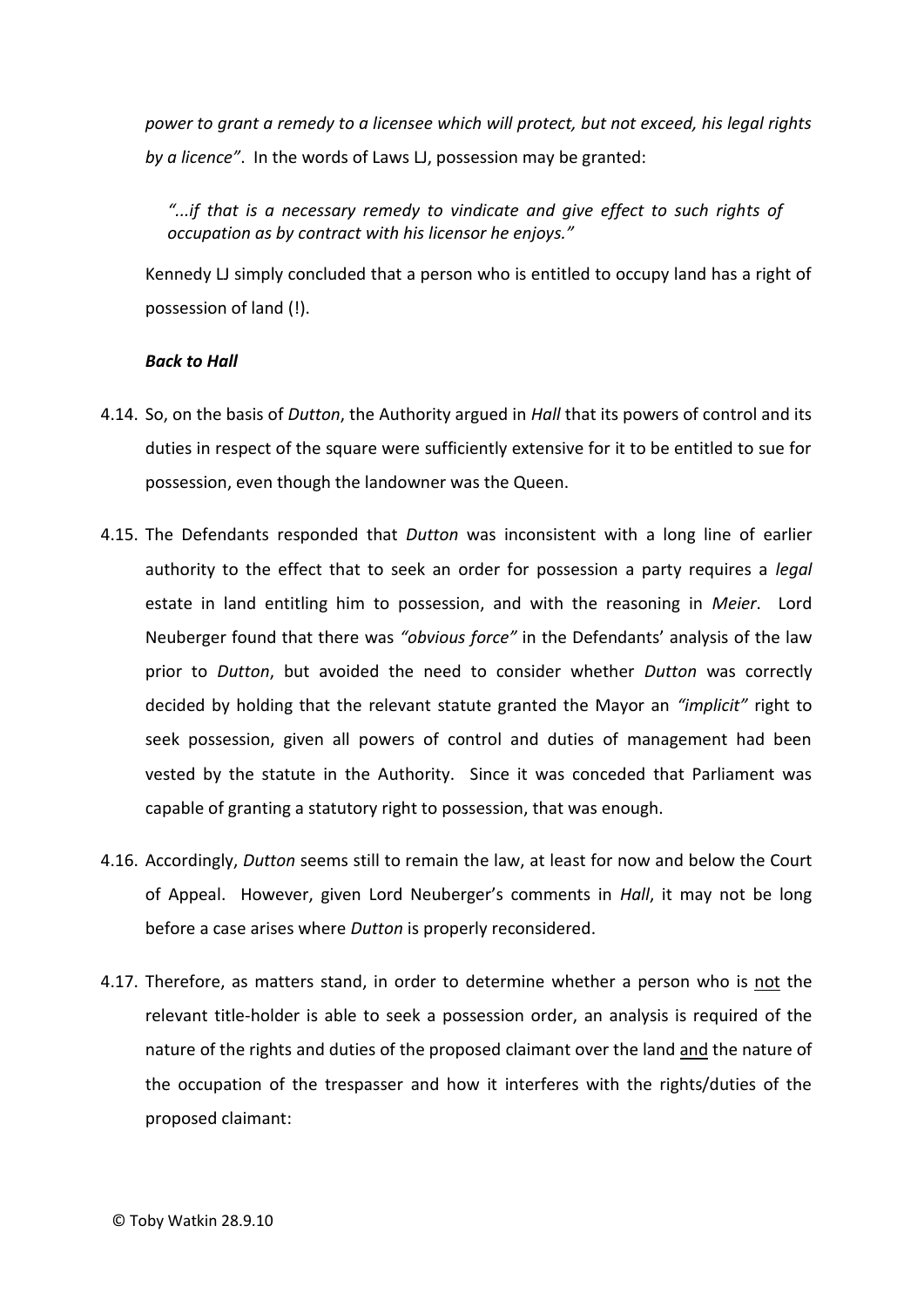- (1) Where a licensee has a right of occupation and that right cannot be given effect without recovering possession from the trespassers, a possession order can be sought.
- (2) Even where a licensee has no express right of occupation, but possession is nevertheless in practice required to fulfil the purposes of the licence:
	- (a) an implicit right may be found to have been granted by virtue of the duties and powers that are expressed in the licence (by analogy with the reasoning in *Dutton* and to some extent *Hall*); and
	- (b) As a fall back, reliance can always be placed upon the conclusion of Laws LJ that the court has ample power to find a remedy to permit a licensee to lawfully enjoy his rights.

The doctrine "where there is a right; there is a remedy", and an approval of the principle of seeking to achieve *"practical justice"* feature repeatedly in the judgements of *Meier* and *Dutton*.

## **5. How does all this fascinating legal analysis help?**

- 5.1. Drawing together all the threads, the following practical points emerge:
	- (1) A possession order will still be granted to the relevant title-holder<sup>5</sup> over an entire property, where the trespasser is only in occupation of part, and even where the property is still partially occupied by the landowner, or his lawful licensees.
	- (2) A possession order may be granted to someone who is not the relevant title-holder if that person has a licence granting him a right of occupation, or possibly if his rights and duties under the licence cannot be exercised without possession being recovered.
	- (3) A possession order cannot be granted in respect of land which is:

1

<sup>&</sup>lt;sup>5</sup> Which really means the person who currently has the right of possession by reason of his legal estate. So, the freeholder unless the property is tenanted, in which case it is the tenant.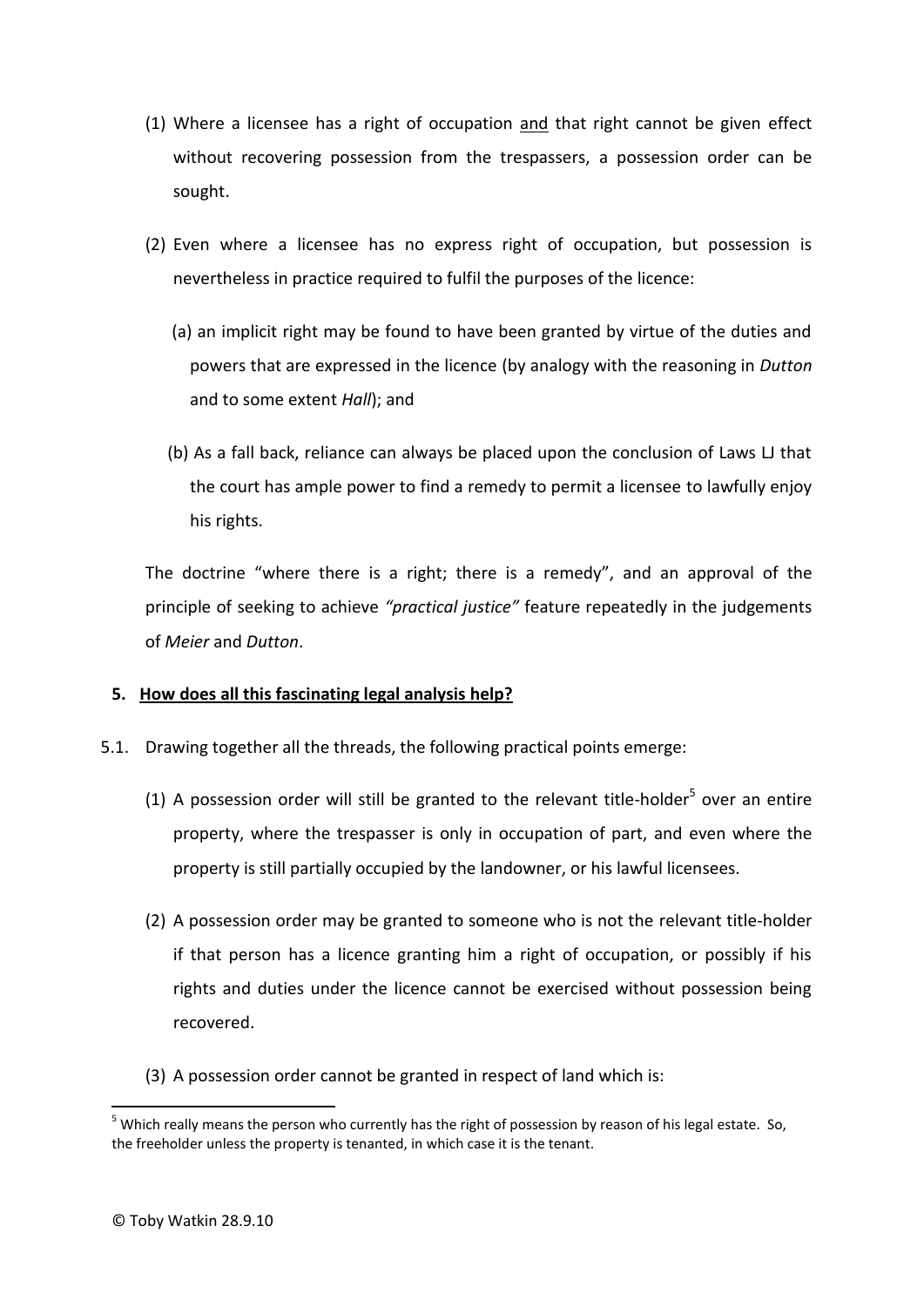- (i) Not yet occupied by the trespassers;
- (ii) Is not part of a larger unit which is so occupied.
- (4) However, an injunction may be granted in respect of land where there is a *"real danger"* of a trespass in the future.
- 5.2. Where there are a number of different title-holders affected or at risk, by acting in combination an effective remedy may be still obtainable for all of them, but careful thought will have to be given to the issue of who can claim what.
- 5.3. Four examples:
	- An entire home: where trespassers occupy part of a garden, possession can be obtained in respect of the whole property.
	- A university campus: (as the *University of Sussex* case demonstrates) where protestors occupy only one part of a campus, possession may be granted over the whole.
	- A farm: where trespassers occupy one field forming part of a small farm, it should be possible to obtain possession of the whole farm.
	- A business park: If there is a single landowner for all, and travellers occupy the car park of one business unit, possession may be obtained of the whole park.

If the park has been demised to separate owners:

(a) Where the relevant title-holder has the right of exclusive possession of a greater area than the land actually occupied, it can seek possession of the whole are comprised in its legal estate;